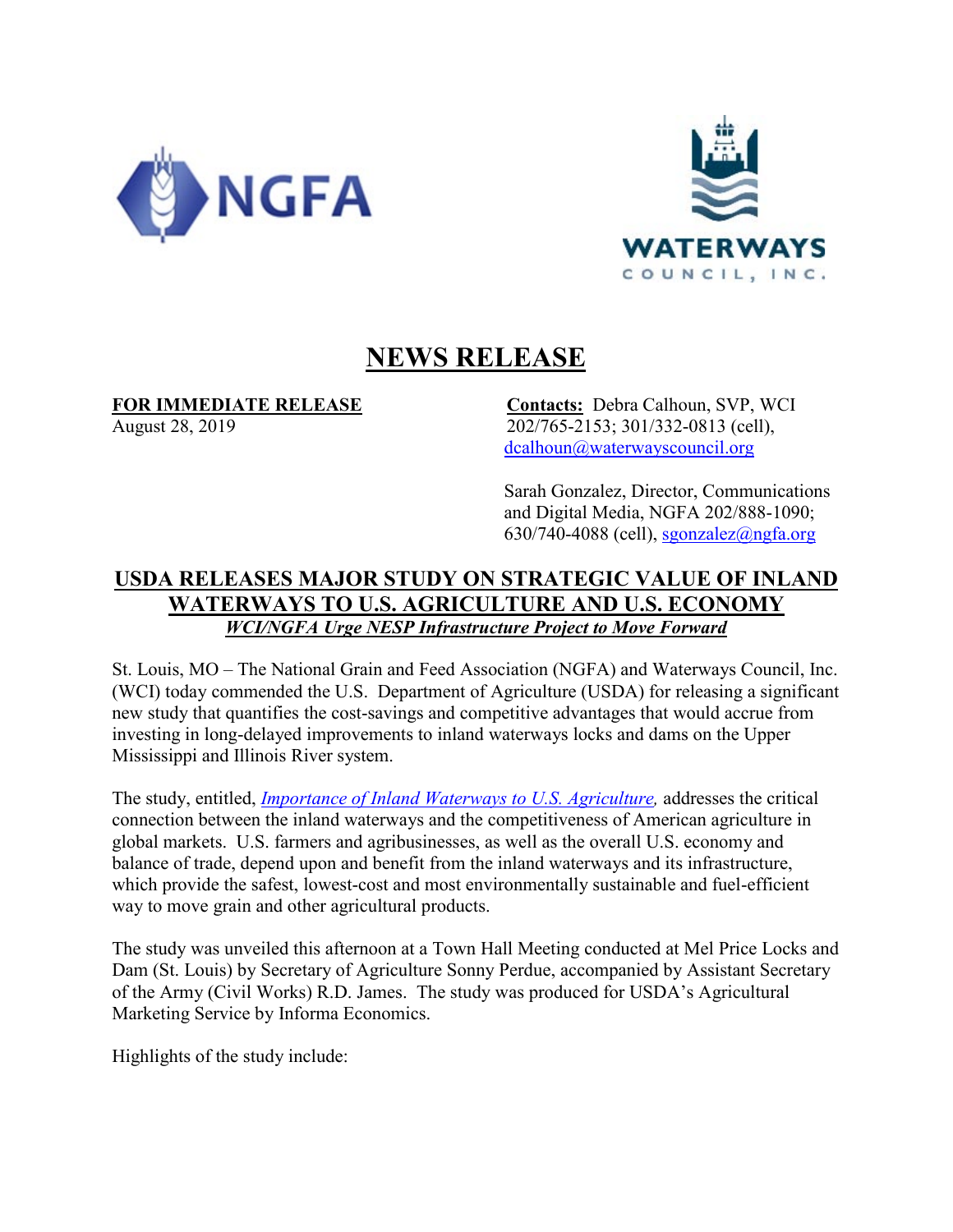- U.S. farmers enjoy a competitive advantage in global export markets in large part because of the nation's robust, resilient transportation and infrastructure network that moves corn and soybeans, the nation's highest yielding crops.
- Because of its efficiencies and lower costs, the inland waterways system saves between \$7 billion to \$9 billion annually over the cost of shipping by other modes. These values are based on all goods currently being moved on the water compared to the same volume transported by rail.
- Every dollar of waterways activity output results in \$1.89 in additional U.S. economic activity directly related to the waterways.
- Compared to the status quo, increasing investment in the inland waterways system by \$6.3 billion over a 10-year period (through 2029) and \$400 million per year thereafter through 2045 cumulatively would grow the waterways' contribution to U.S. gross domestic product by 20 percent (to \$64 billion) and increase waterways-related employment by 19 percent – to 472,000 jobs. The study says this option would more than offset the cost of completing all the proposed projects, and would increase the market value of U.S. corn and soybeans by \$39 billion. Conversely, reduced investment would decrease the market value of those commodities by \$58 billion, the study says.
- The inland waterways' infrastructure is aging and needs major rehabilitation and construction to restore its full capability, forestall major disruptions and provide opportunities for growth. Most locks on the Upper Mississippi and Illinois River System have far exceeded their projected 50-year lifespan. Delays can cost operators and shippers more than \$44 million annually. For corn, delays on the Mississippi River could have up to a \$0.24 per bushel negative impact.
- While the United States currently has a \$5.35 per metric ton advantage over Brazil when shipping soybeans on the inland waterways system (from Davenport, Iowa, to Shanghai, China), aging U.S. waterways infrastructure will increase the price to the end-user, lower the demand for U.S. grains and soybeans, and make them less competitive in global markets.

"USDA's study underscores the inland waterways as a conduit to our nation's agriculture competitiveness, as well as to overall U.S. economic prosperity. We believe the study makes the case to expedite the [Navigation and Ecosystem Sustainability Program](https://waterwayscouncil.org/file/10/NA-Freshwater-NESP-2018-Factsheetfinal.pdf) (NESP) that would modernize five locks on the Upper Mississippi River and two on the Illinois Waterway to be ready to capitalize on predicted grain shipments, while at the same time improving the health of our marine ecosystems and habitats," said WCI President and CEO Mike Toohey. "NESP is awaiting Pre-Construction Engineering and Design (PED) funds to be 'shovel-ready' for these vital locks," he continued.

"We appreciate the leadership of Secretary Perdue and USDA in once again spotlighting the importance of the U.S. inland waterways transportation system to U.S. agriculture's global competitiveness and farmers' bottom lines," said NGFA President and CEO Randy